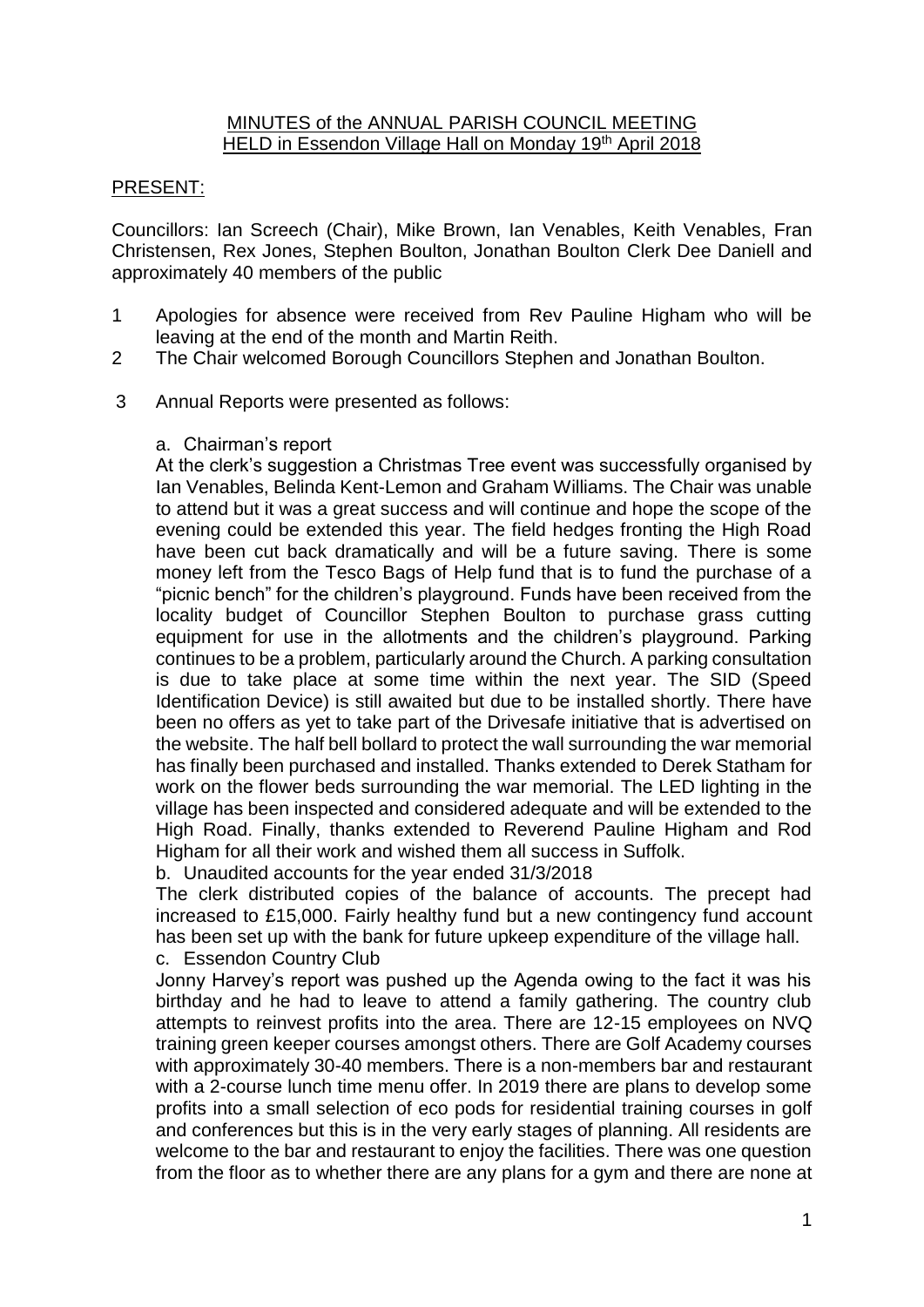present. The Chair thanked Jonny Harvey for his report and wished him a happy birthday.

d. Joan Thompson for St Mary's Church

Thanks were extended to Reverend Pauline Higham and Rod Higham who have been highly valued for their services to the community and will never be forgotten here in Essendon. Leaving service on 29<sup>th</sup> April followed by a lunch in Ponsbourne Park Hotel. All welcome. The chair thanked Joan for her report. e. Essendon School

The report will be posted on the website for all to read. Basically, the results are fantastic with a stable staff now who all work well together. It is the School's 70<sup>th</sup> birthday in September and on Friday 14th December a 1940's event will be held to celebrate. The chair thanked Charlotte Tudway for her report.

f. Village Hall Committee

Paul Plail and Rupert Priestnall reported and thanks were extended to Angela Venables, Mick Davenport, Rex Jones and Martin Reith and the sad passing of Alan Steele and his "little red book" was noted. Thanks to Ian Venables for help. There has been increased membership of the 200 Club who paid out a prize draw of £200. There is now an online presence both in Facebook and on the parish council website where a calendar showing up to date bookings can be viewed. To date there is £4,300 hall revenue and only half way through the annual accounting year. There are plans to change the name of the 200 club. The chair thanked the members of the committee.

g. Essendon Playing Field Association

Keith Venables read the short report from Martin Reith.

h. Cricket Committee

John Spragg reported on the cricket and thanked Barry Pallett for his work in organising the fixtures run on both a Saturday and Sunday and Ian Venables for 27 years as captain. Many clubs only run a Saturday league. Sundays proves a popular venue for teams coming out of London and the teas provided are always enjoyed, greeted by a smiling Shaun Childs, the barman. The chair thanked John for his uplifting report.

i. Fete Committee

Ian Venables chair for the last 10 years during which approximately £80,000 has been raised and distributed to the various charities and committees. This is a very active committee meeting 9-10 times a year to organise what has been a very successful event. This year it has been decided to change the event title to Essendon Village Day and 3 to 4 new members have joined the committee following the annual meeting when it was announced the event is seeking new ideas. Essendon was the first village in Hertfordshire to have parachute landings and this year some very different events are planned and which cannot be divulged at this stage. The chair thanked Ian Venables.

j. Tennis Committee

Vanessa Spragg reported 32 family members and 14 single members. £25 per family and £15 per single member. One can play at any time and a coded padlocked entry system is in operation to access the court. The parish council has agreed to pay to cut the hedges and thanks were extended as this will assist the club to remain solvent. A tennis tournament was held on various courts around the village, a club dinner and there was also a tennis day for children where picnic lunches were provided as well as a tennis coach. On a sad note,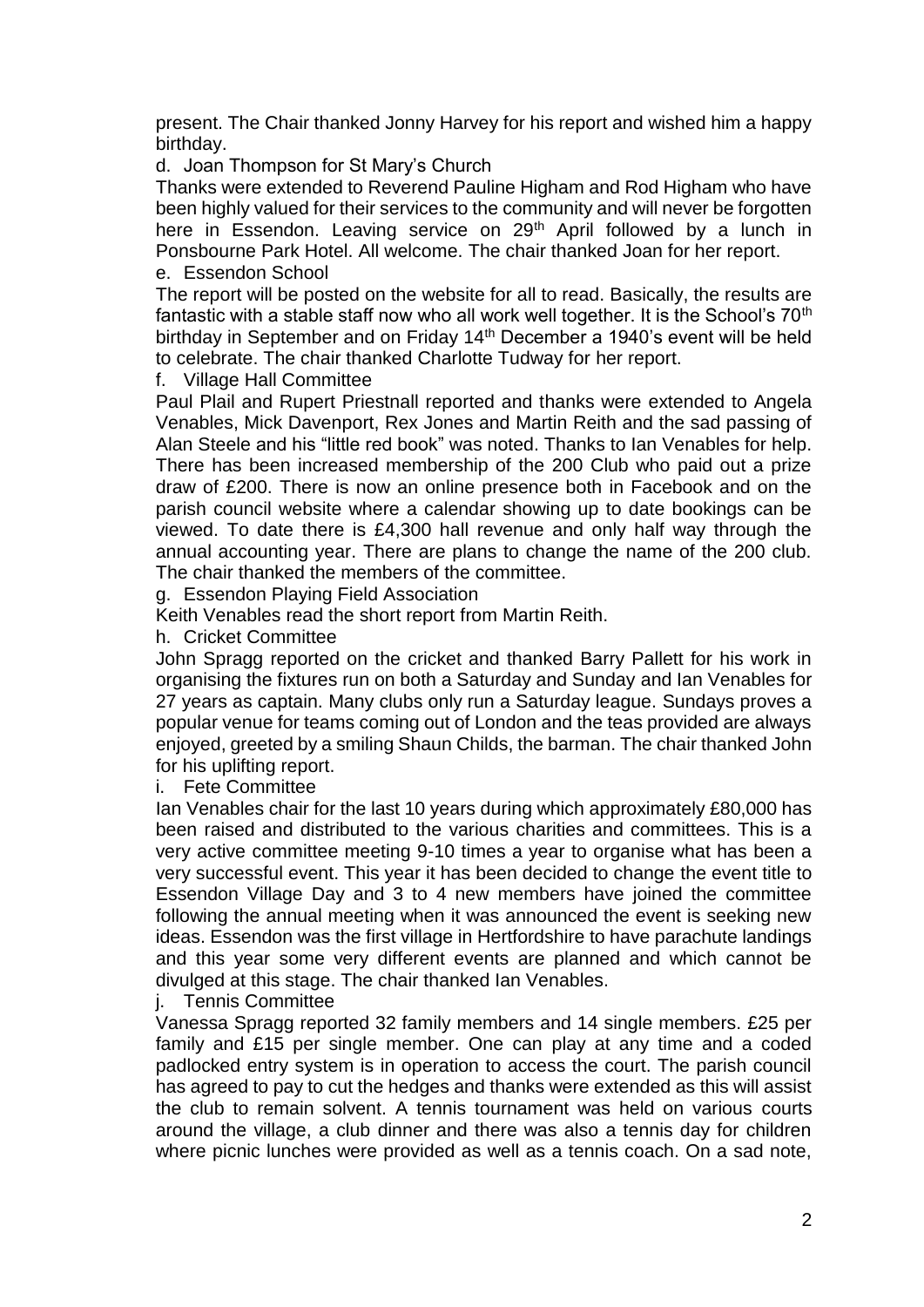the loss of one member in Ditty Screech who was a stalwart member of the club. The chair thanked Vanessa Spragg.

## k. Women's Institute

Kelly Morton reported on the many and varied speakers and outings run by the WI. It holds meetings on the third Wednesday of every month except August. She thanked Angela Venables, the president, and Rita Pallett for organising events. The chair thanked Mrs Morton.

### l. Essendon Society

Jane Oram reported on the work of the society, previously chaired by Alan Steele, in organising ventures similar to "clean for the Queen" and concerns over any planning applications such as the new Local Plan containing details for Birchall Garden Suburb part of which will be within our parish boundary. There is a book about Essendon that was produced by Alan Steele and it is proposed that copies of this book be delivered to any new residents of Essendon. The chair thanked Jane.

m. Welwyn Hatfield Borough Council

Jonathan Boulton reported on the necessary cuts in council funding of £11m and the introduction of the charge for brown compost recycling bins that has covered the cost of this service. There is an ever-increasing demand for housing and concern for the need to protect the green belt. The leader of the council is standing down in May and there will be a period of change. The chair thanked Jonathan.

n. Police Neighbourhood Watch (OWL)

Sgt Stephen Hynes reported he has a team of only 4 police officers owing to cuts covering a large area. Crime is up and resources are down. Hatfield House reported pheasants have been shot and just left and reports of hare coursing. The Community Officers are on duty from 7am until 2am. A selection of "freebies" such as purse bells and marker pens were left for residents. The chair thanked the team.

o. Police Commissioner's Office

PCC Stuart Nagler reported particularly on only using 999 in an emergency. All other calls to the police should be using 101. This is a low crime area and the barrier between London and Hertfordshire has not been breached but residents should still remain vigilant. Fly tipping is a problem and there have been 100 fixed penalty notices. Walking police officers will never come back now and police station closures are necessary since they are not used. There are grants available for community projects of up to £5,000. The chair thanked Stuart.

## 4 AOB

a. Councillor Mike Brown raised the subject of affordable housing and stated that affordable housing rent is set at 80% of market rents which is completely unaffordable and requested a definition of affordability from the Borough's Councillors. Jonathan Boulton stated that 250,000 homes are required per year and only 100,000 are being built per year and thus the resulting shortage. Stephen Boulton stated that social housing is 60% of market rent and 35% of the homes in the Birchall Garden Suburb planned development is affordable or social housing. Land owners are not giving up sites on which to build. A question was raised on moving the boundary and if this was proposed, a referendum would be necessary and costly.